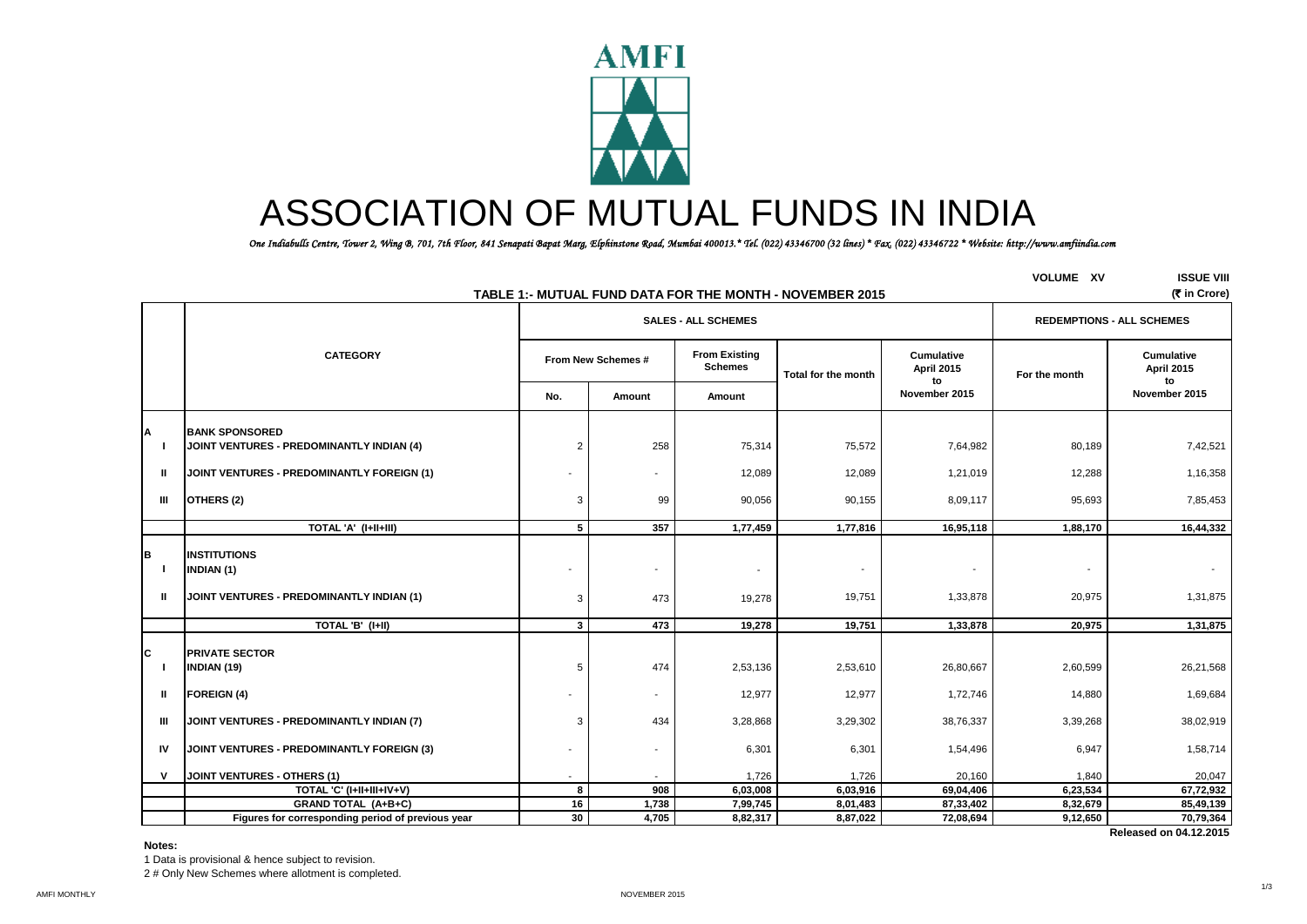| (रैं in Crore)<br>2.1 *NEW SCHEMES LAUNCHED (ALLOTMENT COMPLETED) |                      |          |                          |                  |                      |                          |                      |              |  |
|-------------------------------------------------------------------|----------------------|----------|--------------------------|------------------|----------------------|--------------------------|----------------------|--------------|--|
|                                                                   |                      | Open End |                          | <b>Close End</b> |                      | <b>Interval Fund</b>     |                      | <b>TOTAL</b> |  |
|                                                                   | <b>No.of Schemes</b> | Amount   | <b>No.of Schemes</b>     | Amount           | <b>No.of Schemes</b> | Amount                   | <b>No.of Schemes</b> | Amount       |  |
| <b>INCOME</b>                                                     |                      |          | 12                       | 1,107            |                      |                          | 12                   | 1,107        |  |
| <b>INFRASTRUCTURE DEBT FUND</b>                                   |                      |          |                          |                  |                      |                          |                      |              |  |
| <b>EQUITY</b>                                                     |                      |          |                          | 179              |                      |                          |                      | 179          |  |
| <b>BALANCED</b>                                                   |                      |          |                          |                  |                      |                          |                      |              |  |
| <b>LIQUID/MONEY MARKET</b>                                        |                      |          | $\overline{\phantom{0}}$ |                  |                      |                          |                      |              |  |
| <b>GILT</b>                                                       |                      |          | $\overline{\phantom{a}}$ |                  |                      |                          |                      |              |  |
| <b>ELSS - EQUITY</b>                                              |                      |          | $\overline{\phantom{a}}$ |                  |                      |                          |                      |              |  |
| <b>GOLD ETF</b>                                                   |                      |          | $\overline{\phantom{0}}$ |                  |                      |                          |                      |              |  |
| <b>OTHER ETFS</b>                                                 |                      | 452      | $\overline{\phantom{0}}$ |                  |                      |                          |                      | 452          |  |
| <b>FUND OF FUNDS INVESTING</b>                                    |                      |          |                          |                  |                      |                          |                      |              |  |
| <b>OVERSEAS</b>                                                   |                      |          | $\overline{\phantom{0}}$ |                  |                      | $\overline{\phantom{a}}$ |                      |              |  |
| <b>TOTAL</b>                                                      |                      | 452      | 14                       | 1,286            |                      |                          | 16                   | 1,738        |  |

#### **TABLE 2:- SALES DURING THE MONTH OF NOVEMBER 2015 - TYPE AND CATEGORY WISE 2.1 \*NEW SCHEMES LAUNCHED (ALLOTMENT COMPLETED)**

## **\*NEW SCHEMES LAUNCHED :**

| IOPEN END OTHER ETFs       | LIC Nomura MF Exchange Traded Fund NIFTY 50 and SENSEX                                                                                                                                                                                                                                                                                                                                                                                                                                                                    |
|----------------------------|---------------------------------------------------------------------------------------------------------------------------------------------------------------------------------------------------------------------------------------------------------------------------------------------------------------------------------------------------------------------------------------------------------------------------------------------------------------------------------------------------------------------------|
| <b>ICLOSE END INCOME :</b> | Axis Hybrid Fund - Series 28 (1331 Days); ICICI Prudential Capital Protection Oriented Fund Series IX (1103 Days) Plan B; Kotak FMP Series 182; LIC Nomura MF Dual Advantage<br>Fixed Term Plan - Series 3; Reliance Fixed Horizon Fund - XXIX - Series 13 and Series 14; SBI Debt Fund Series B-27 (1100 Days) and B-28 (1100 Days); Sundaram Fixed Term<br>Plan - HA; UTI Capital Protection Oriented Scheme - Series VI-III (1098 Days), UTI Fixed Term Income Fund Series XXIII - VI (1100 Days) and VIII (1100 Days) |
| <b>ICLOSE END EQUITY :</b> | <b>ICICI Prudential Business Cycle Fund Series 2 and Sundaram Select Micro Cap Fund Series IX.</b>                                                                                                                                                                                                                                                                                                                                                                                                                        |

| <b>2.2 EXISTING SCHEMES</b>     |                      |                 |                          |        |                      |        |                      |                 |  |
|---------------------------------|----------------------|-----------------|--------------------------|--------|----------------------|--------|----------------------|-----------------|--|
|                                 |                      | Open End        | <b>Close End</b>         |        | <b>Interval Fund</b> |        | <b>TOTAL</b>         |                 |  |
|                                 | <b>No.of Schemes</b> | Amount          | <b>No.of Schemes</b>     | Amount | <b>No.of Schemes</b> | Amount | <b>No.of Schemes</b> | Amount          |  |
| <b>INCOME</b>                   | 271                  | 32,268          | 1,142                    |        | 84                   |        | 1497                 | 32,271          |  |
| <b>INFRASTRUCTURE DEBT FUND</b> |                      |                 |                          |        |                      |        |                      |                 |  |
| <b>EQUITY</b>                   | 311                  | 11,575          | 95                       |        |                      |        | 406                  | 11,575          |  |
| <b>BALANCED</b>                 | 26                   | 1,329           | $\overline{\phantom{a}}$ |        |                      |        | 26                   | 1,329           |  |
| <b>LIQUID/MONEY MARKET</b>      | 54                   | 7,51,588        | $\overline{\phantom{a}}$ |        |                      |        | 54                   | 7,51,588        |  |
| <b>GILT</b>                     | 48                   | 675             | $\overline{\phantom{a}}$ |        |                      |        | 48                   | 675             |  |
| <b>IELSS - EQUITY</b>           | 39                   | 556             | 16                       |        |                      |        | 55                   | 556             |  |
| <b>GOLD ETF</b>                 | 13                   |                 |                          |        |                      |        | 13                   |                 |  |
| <b>OTHER ETFS</b>               | 38                   | 1,727           |                          |        |                      |        | 38                   | 1,727           |  |
| <b>FUND OF FUNDS INVESTING</b>  | 31                   | 22 <sub>1</sub> | $\overline{\phantom{0}}$ |        |                      |        | 31                   | 22 <sub>1</sub> |  |
| <b>OVERSEAS</b>                 |                      |                 |                          |        |                      |        |                      |                 |  |
| <b>TOTAL</b>                    | 831                  | 7,99,742        | 1,260                    |        | 84                   |        | 2175                 | 7,99,745        |  |

|                                                     |                      | Open End        | <b>Close End</b>     |        |                          | <b>Interval Fund</b> |                      | <b>TOTAL</b> |  |
|-----------------------------------------------------|----------------------|-----------------|----------------------|--------|--------------------------|----------------------|----------------------|--------------|--|
|                                                     | <b>No.of Schemes</b> | Amount          | <b>No.of Schemes</b> | Amount | <b>No.of Schemes</b>     | Amount               | <b>No.of Schemes</b> | Amount       |  |
| <b>INCOME</b>                                       | 271                  | 32,268          | 1,154                | 107    | 84                       |                      | 1,509                | 33,378       |  |
| <b>IINFRASTRUCTURE DEBT FUND</b>                    |                      |                 |                      |        |                          |                      |                      |              |  |
| <b>IEQUITY</b>                                      | 311                  | 11,575          | 97                   | 179    |                          |                      | 408                  | 11,754       |  |
| <b>BALANCED</b>                                     | 26                   | 1,329           |                      |        |                          |                      | 26                   | 1,329        |  |
| <b>ILIQUID/MONEY MARKET</b>                         | 54                   | 7,51,588        |                      |        |                          |                      | 54                   | 7,51,588     |  |
| <b>GILT</b>                                         | 48                   | 675             |                      |        |                          |                      | 48                   | 675          |  |
| <b>IELSS - EQUITY</b>                               | 39                   | 556             | 16                   |        |                          |                      | 55                   | 556          |  |
| <b>IGOLD ETF</b>                                    | 13.                  |                 |                      |        |                          |                      | 13                   | $\mathbf{2}$ |  |
| <b>IOTHER ETFS</b>                                  | 40                   | 2,179           |                      |        |                          |                      | 40                   | 2,179        |  |
| <b>IFUND OF FUNDS INVESTING</b><br><b>IOVERSEAS</b> | 31                   | 22 <sub>1</sub> |                      |        | $\overline{\phantom{a}}$ |                      | 31                   | 22           |  |
| <b>TOTAL</b>                                        | 833                  | 8,00,194        | 1,274                | 286, ا | 84                       |                      | 2191                 | 8,01,483     |  |

## **2.3 TOTAL OF ALL SCHEMES**

#### AMFI MONTHLY NOVEMBER 2015